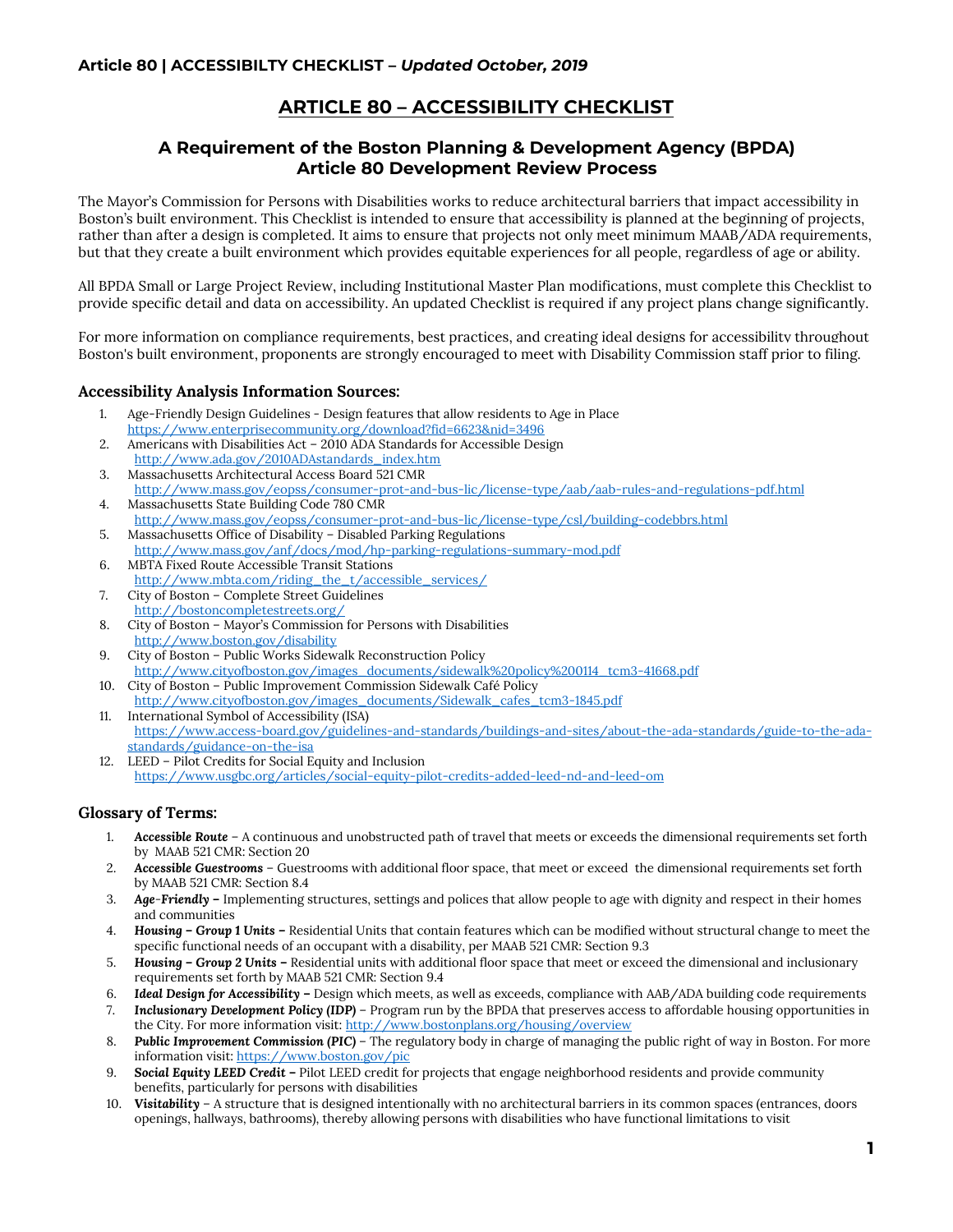| <b>Today's Date:</b>                                                                                                                                                                                                                                                                                                                         | <b>Your Name and Title:</b>                                                                                 |                                                                                                                  |                  |           |               |
|----------------------------------------------------------------------------------------------------------------------------------------------------------------------------------------------------------------------------------------------------------------------------------------------------------------------------------------------|-------------------------------------------------------------------------------------------------------------|------------------------------------------------------------------------------------------------------------------|------------------|-----------|---------------|
| <b>Project Information:</b><br>1.                                                                                                                                                                                                                                                                                                            | If this is a multi-phased or multi-building project, fill out a separate Checklist for each phase/building. |                                                                                                                  |                  |           |               |
| Project Name:                                                                                                                                                                                                                                                                                                                                |                                                                                                             |                                                                                                                  |                  |           |               |
| Project Address(es):                                                                                                                                                                                                                                                                                                                         |                                                                                                             |                                                                                                                  |                  |           |               |
| Total Number of Phases/Buildings:                                                                                                                                                                                                                                                                                                            |                                                                                                             |                                                                                                                  |                  |           |               |
| Primary Contact:<br>(Name / Title / Company / Email / Phone):                                                                                                                                                                                                                                                                                |                                                                                                             |                                                                                                                  |                  |           |               |
| Owner / Developer:                                                                                                                                                                                                                                                                                                                           |                                                                                                             |                                                                                                                  |                  |           |               |
| Architect:                                                                                                                                                                                                                                                                                                                                   |                                                                                                             |                                                                                                                  |                  |           |               |
| Civil Engineer:                                                                                                                                                                                                                                                                                                                              |                                                                                                             |                                                                                                                  |                  |           |               |
| Landscape Architect:                                                                                                                                                                                                                                                                                                                         |                                                                                                             |                                                                                                                  |                  |           |               |
| Code Consultant:                                                                                                                                                                                                                                                                                                                             |                                                                                                             |                                                                                                                  |                  |           |               |
| Accessibility Consultant (If you have one):                                                                                                                                                                                                                                                                                                  |                                                                                                             |                                                                                                                  |                  |           |               |
| What stage is the project on the date this<br>checklist is being filled out?                                                                                                                                                                                                                                                                 | SPRA / $PNF$ /<br><b>Expanded PNF</b><br>Submitted                                                          | Draft / Final Project<br><b>BPDA Board Approved or</b><br><b>Impact Report</b><br>other: __________<br>Submitted |                  |           |               |
| <b>Building Classification and Description:</b><br><sup>2.</sup><br>This section identifies preliminary construction information about the project including size and uses.                                                                                                                                                                  |                                                                                                             |                                                                                                                  |                  |           |               |
| What are the dimensions of the project? See below:                                                                                                                                                                                                                                                                                           |                                                                                                             |                                                                                                                  |                  |           |               |
| Site Area:                                                                                                                                                                                                                                                                                                                                   | <b>SF</b>                                                                                                   | <b>Building Area:</b>                                                                                            |                  |           | <b>GSF</b>    |
| First Floor Elevation:                                                                                                                                                                                                                                                                                                                       |                                                                                                             | Any below-grade space                                                                                            |                  |           | Yes / No      |
| What is the construction classification?                                                                                                                                                                                                                                                                                                     | New Construction                                                                                            | Renovation                                                                                                       | Addition         |           | Change of Use |
| Do you anticipate filing any variances with the MAAB<br>(Massachusetts Architectural Access Board) due to non-<br>compliance with 521 CMR?                                                                                                                                                                                                   |                                                                                                             |                                                                                                                  | <b>YES</b>       | <b>NO</b> |               |
| If yes, is the reason for your MAAB variance: (1) technical<br>infeasibility, $OR$ (2) excessive and unreasonable cost without<br>substantial benefit for persons with disabilities? Have you met<br>with an accessibility consultant or Disability Commission to try to<br>achieve compliance rather than applying for a variance? Explain: |                                                                                                             |                                                                                                                  | (1)<br><b>OR</b> | (2)       |               |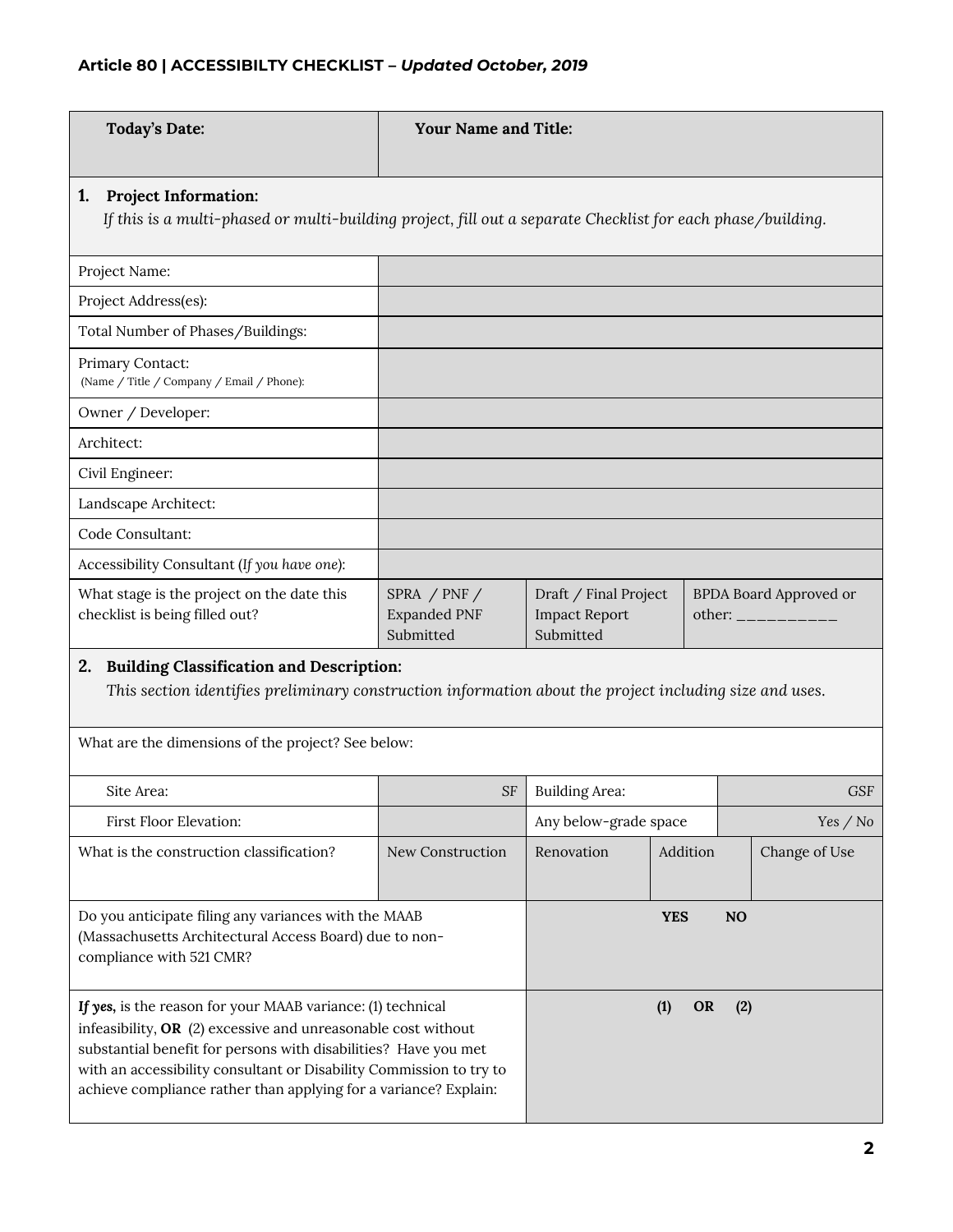| What are principal building uses? (using<br>IBC definitions, select all appropriate<br>that apply):                                                                                                                                                                                                                                                                    | Residential - One -<br>Three Unit | Residential -<br>Multi-unit,<br>Four+ | Institutional  | Educational |
|------------------------------------------------------------------------------------------------------------------------------------------------------------------------------------------------------------------------------------------------------------------------------------------------------------------------------------------------------------------------|-----------------------------------|---------------------------------------|----------------|-------------|
|                                                                                                                                                                                                                                                                                                                                                                        | <b>Business</b>                   | Mercantile                            | Factory        | Hospitality |
|                                                                                                                                                                                                                                                                                                                                                                        | Laboratory /<br>Medical           | Storage, Utility<br>and Other         | Other:         |             |
| List street-level uses of the building:                                                                                                                                                                                                                                                                                                                                |                                   |                                       |                |             |
| 3. Accessibility of Existing Infrastructure:<br>This section explores the proximity to accessible transit lines and institutions. Identify how the area<br>surrounding the development is accessible for people with mobility impairments, and analyze the existing<br>condition of the accessible routes to these sites through sidewalk and pedestrian ramp reports. |                                   |                                       |                |             |
| Provide a description of the neighborhood<br>where this development is located and its<br>identifying topographical characteristics:                                                                                                                                                                                                                                   |                                   |                                       |                |             |
| List the surrounding accessible MBTA<br>transit lines and their proximity to<br>development site, including commuter rail,<br>subway stations, and bus stops:                                                                                                                                                                                                          |                                   |                                       |                |             |
| List surrounding institutions and their<br>proximity: hospitals, public housing, elderly<br>and disabled housing, educational facilities,<br>others:                                                                                                                                                                                                                   |                                   |                                       |                |             |
| List surrounding government buildings and<br>their proximity: libraries, community<br>centers, recreational facilities, and related<br>facilities:                                                                                                                                                                                                                     |                                   |                                       |                |             |
| Surrounding Site Conditions - Existing:<br>4.<br>This section identifies current condition of the sidewalks and pedestrian ramps at the development site.                                                                                                                                                                                                              |                                   |                                       |                |             |
| Is the development site within a formally<br>recognized historic district? If yes, which<br>one?                                                                                                                                                                                                                                                                       |                                   | <b>YES</b>                            | N <sub>O</sub> |             |
| Are there existing sidewalks and pedestrian<br>ramps at the development site? If yes, list<br>the existing sidewalk and pedestrian ramp<br>slopes, dimensions, materials, and physical                                                                                                                                                                                 |                                   | <b>YES</b>                            | NO             |             |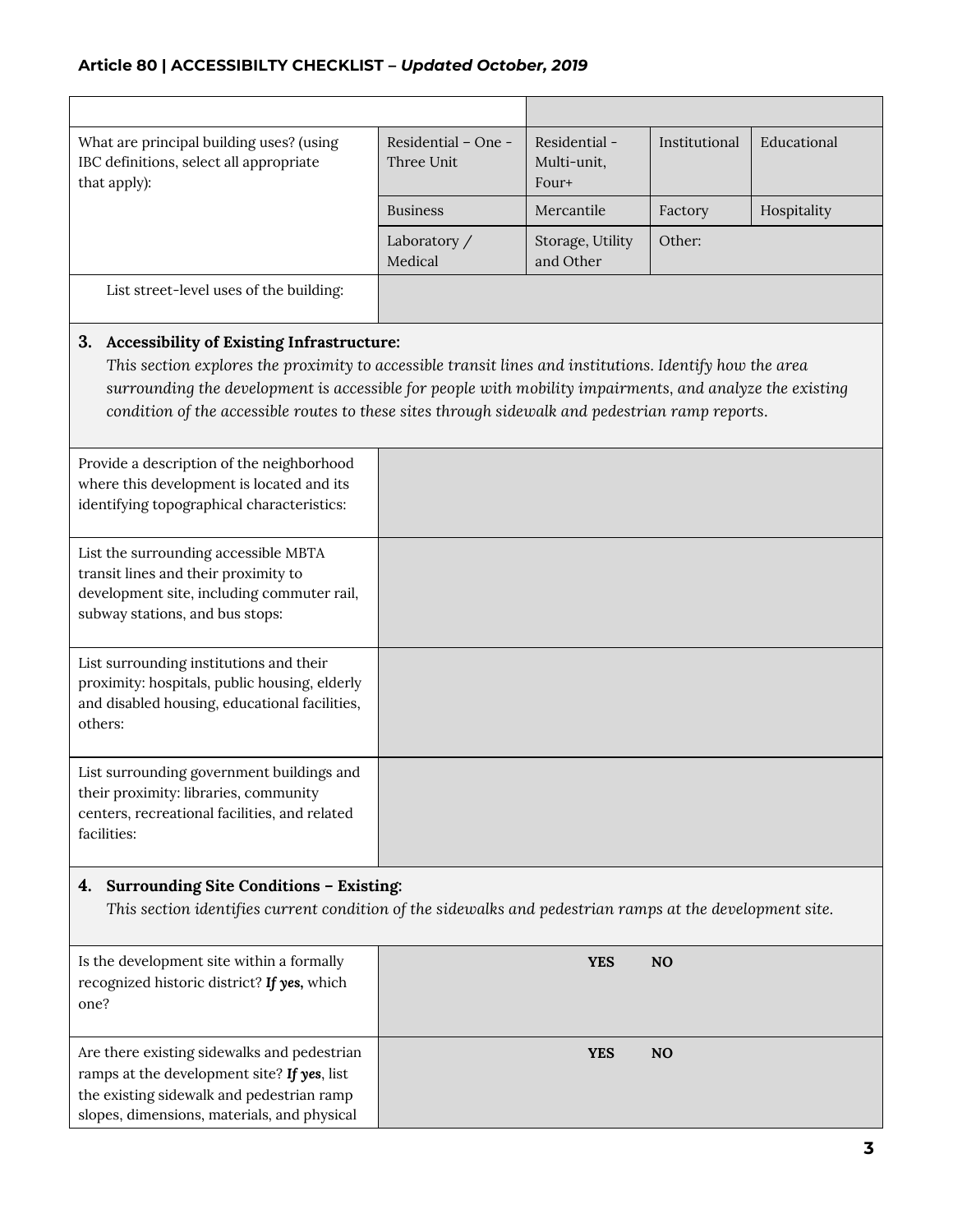| condition:                                                                                                                                                                                                                                                                                                                                                                    |                                         |  |  |
|-------------------------------------------------------------------------------------------------------------------------------------------------------------------------------------------------------------------------------------------------------------------------------------------------------------------------------------------------------------------------------|-----------------------------------------|--|--|
| Are the sidewalks and pedestrian ramps<br>existing-to-remain? If yes, have they been<br>verified as ADA/MAAB compliant (with<br>yellow composite detectable warnings, cast<br>in concrete)? If yes, provide description and<br>photos. If no, explain plans for compliance:                                                                                                   | <b>YES</b><br>N <sub>O</sub>            |  |  |
| 5.<br><b>Surrounding Site Conditions - Proposed</b><br>This section identifies the proposed condition of the sidewalks and pedestrian ramps around the<br>development site. Ideal sidewalk width contributes to lively pedestrian activity, allowing people to walk side<br>by side and pass each other comfortably walking alone, in pairs, or using a wheelchair or walker. |                                         |  |  |
| Are the proposed sidewalks consistent with<br>Boston Complete Streets? If yes, choose<br>which Street Type was applied: Downtown<br>Commercial, Downtown Mixed-use,<br>Neighborhood Main, Connector, Residential,<br>Industrial, Shared Street, Parkway, or<br>Boulevard. Explain:                                                                                            | <b>YES</b><br>N <sub>O</sub>            |  |  |
| What are the total dimensions and slopes of<br>the proposed sidewalks? List the widths of<br>each proposed zone: Frontage, Pedestrian<br>and Furnishing Zone:                                                                                                                                                                                                                 | Frontage:<br>Pedestrian:<br>Furnishing: |  |  |
| List the proposed materials for each Zone.<br>Will the proposed materials be on private<br>property or will the proposed materials be<br>on the City of Boston pedestrian right-of-<br>way?                                                                                                                                                                                   | Frontage:<br>Pedestrian:<br>Furnishing: |  |  |
| Will sidewalk cafes or other furnishings be<br>programmed for the pedestrian right-of-<br>way? If yes, what are the proposed<br>dimensions of the sidewalk café or<br>furnishings and what will the remaining<br>right-of-way clearance be?                                                                                                                                   | <b>YES</b><br>N <sub>O</sub>            |  |  |
| If the pedestrian right-of-way is on private<br>property, will the proponent seek a<br>pedestrian easement with the Public<br>Improvement Commission (PIC)?                                                                                                                                                                                                                   | <b>YES</b><br>N <sub>O</sub>            |  |  |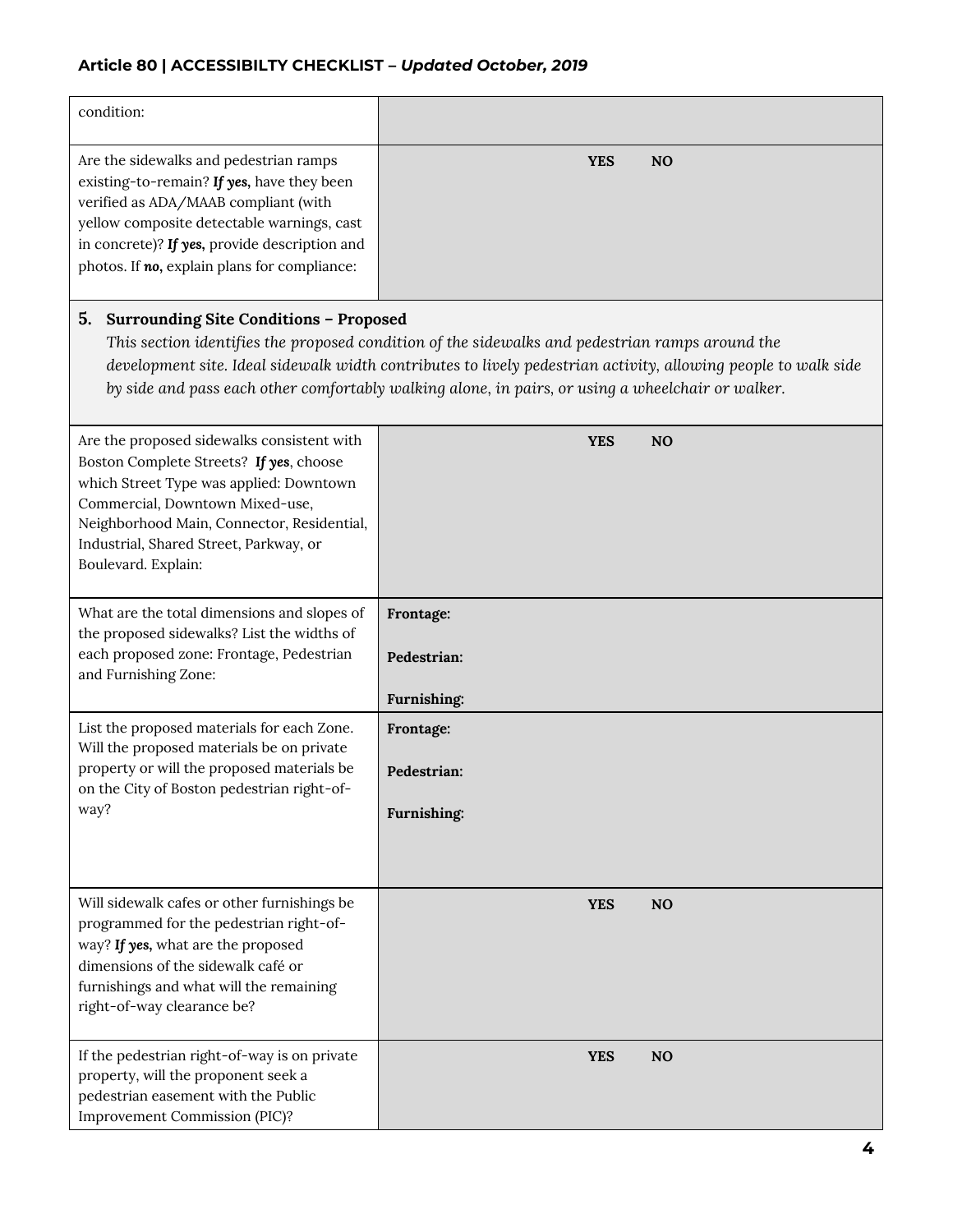| Will any portion of this project be going<br>through the Public Improvement<br>Commission (PIC)? If yes, identify PIC<br>actions and provide details:                                                                                                                                                                                                                                                                                                                                          | <b>YES</b> | N <sub>O</sub> |  |
|------------------------------------------------------------------------------------------------------------------------------------------------------------------------------------------------------------------------------------------------------------------------------------------------------------------------------------------------------------------------------------------------------------------------------------------------------------------------------------------------|------------|----------------|--|
| 6. Building Entrances, Vertical Connections, Accessible Routes, and Common Areas:<br>The primary objective in ideal accessible design is to build smooth, level, continuous routes and vertical<br>connections that are integrated with standard routes, not relocated to alternate areas. This creates universal<br>access to all entrances and spaces, and creates equity for persons of all ages and abilities by allowing for<br>"aging in place" and "visitability" (visiting neighbors). |            |                |  |
| Are all of the building entrances accessible?<br>Describe the accessibility of each building<br>entrance: flush condition, stairs, ramp, lift,<br>elevator, or other. If all of the building<br>entrances are not accessible, explain:                                                                                                                                                                                                                                                         | <b>YES</b> | <b>NO</b>      |  |
| Are all building entrances well-marked with<br>signage, lighting, and protection from<br>weather?                                                                                                                                                                                                                                                                                                                                                                                              | <b>YES</b> | N <sub>O</sub> |  |
| Are all vertical connections located within<br>the site (interior and exterior) integrated<br>and accessible? Describe each vertical<br>connection (interior and exterior): stairs,<br>ramp, lift, elevator, or other. If all the<br>vertical connections are not integrated and<br>accessible, explain:                                                                                                                                                                                       | <b>YES</b> | N <sub>O</sub> |  |
| Are all common spaces in the development<br>located on an accessible route? Describe:                                                                                                                                                                                                                                                                                                                                                                                                          | <b>YES</b> | N <sub>O</sub> |  |

**YES NO**

What built-in features are provided in common public spaces? (Examples: built-in furnishings such as tables, seating; countertop heights, outdoor grills and benches). Are these accessible? Do benches and seats have armrests? Describe:

Are all of the common spaces accessible for

persons with mobility impairments? (Examples: community rooms, laundry areas, outdoor spaces, garages, decks/roof

decks):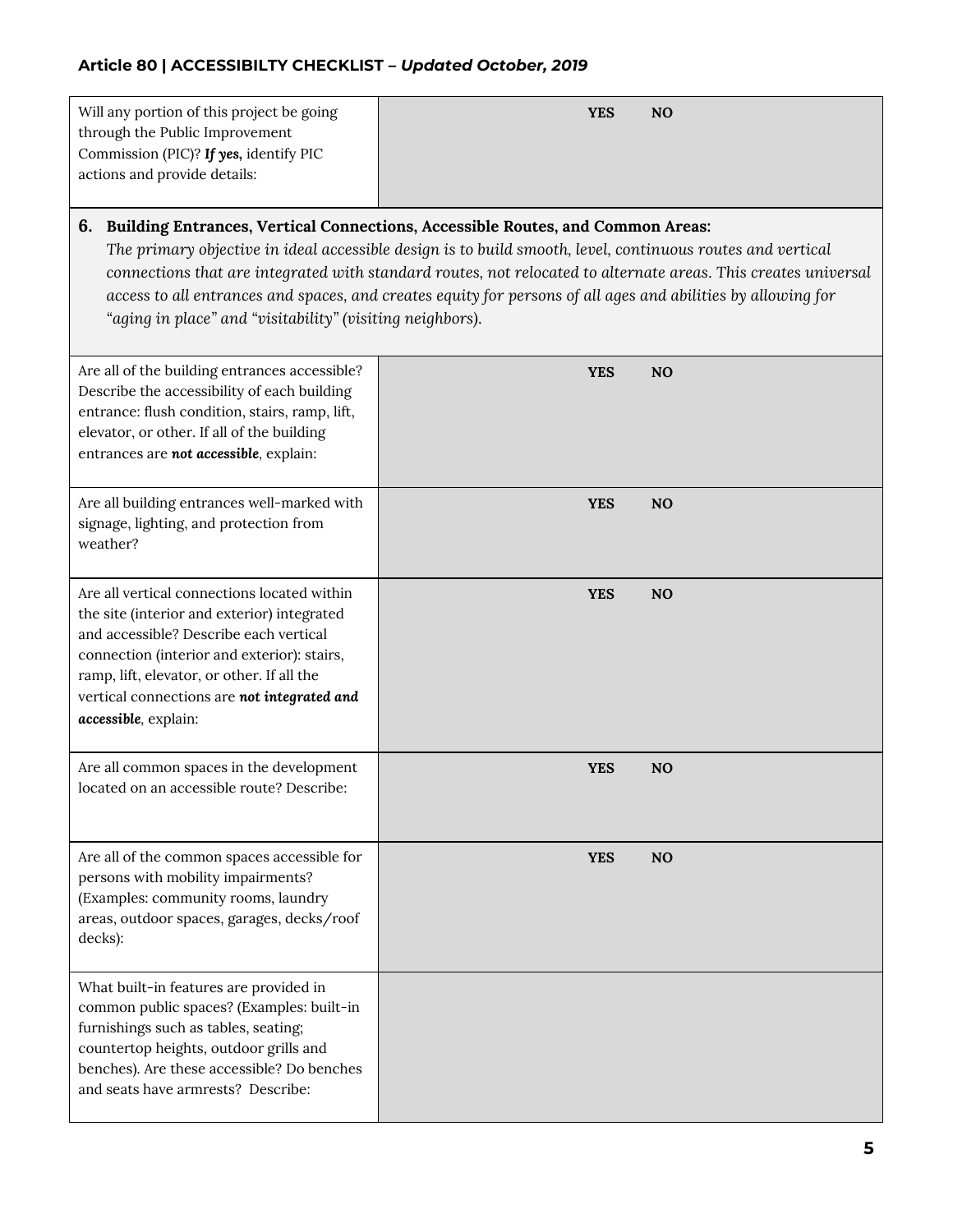| If this project is subject to Large Project<br>Review/Institutional Master Plan, describe<br>the accessible routes way-finding / signage<br>package:                                                                                                                    |                                                                                                                                                                                                                                                                                                              |
|-------------------------------------------------------------------------------------------------------------------------------------------------------------------------------------------------------------------------------------------------------------------------|--------------------------------------------------------------------------------------------------------------------------------------------------------------------------------------------------------------------------------------------------------------------------------------------------------------|
| 7.                                                                                                                                                                                                                                                                      | Accessible Housing Units (If applicable) - Residential Group 1, Group 2, and Hospitality Guestrooms<br>In order to create accessible housing and hospitality rooms, this section addresses the number of accessible<br>units that are proposed for barrier-free housing and hotel rooms in this development. |
| What is the total number of proposed<br>housing units or hotel rooms for this<br>development?                                                                                                                                                                           |                                                                                                                                                                                                                                                                                                              |
| If a residential development, how many units<br>are for sale? How many are for rent? What is<br>the breakdown of market value units vs. IDP<br>(Inclusionary Development Policy) units?                                                                                 |                                                                                                                                                                                                                                                                                                              |
| If a residential development, will all units be<br>constructed as MAAB Group 1* units, which<br>have blocking and other built-in<br>infrastructure that makes them adaptable<br>for access modifications in the future? (*this<br>is required in all new construction): | <b>YES</b><br>N <sub>O</sub>                                                                                                                                                                                                                                                                                 |
| If a residential development, how many fully<br>built-out ADA (MAAB Group 2) units will<br>there be? (requirement is 5%):                                                                                                                                               |                                                                                                                                                                                                                                                                                                              |
| If a residential development, how many units<br>will be built-out as ADA/MAAB sensory<br>units? (requirement is 2%):                                                                                                                                                    |                                                                                                                                                                                                                                                                                                              |
| If a residential development, how many of<br>the fully built-out ADA (MAAB Group 2)<br>units will also be IDP units? If none, explain:                                                                                                                                  |                                                                                                                                                                                                                                                                                                              |
| If a hospitality development, how many of<br>the accessible units will feature a wheel-in<br>shower? Will accessibility features and<br>equipment be built in or provided (built-in<br>bench, tub seat, etc.)? If yes, provide details<br>and location of equipment:    |                                                                                                                                                                                                                                                                                                              |
| Do the proposed housing and hotel units<br>that are standard, non-ADA units (MAAB<br>Group 1) have any architectural barriers that                                                                                                                                      | <b>YES</b><br>NO                                                                                                                                                                                                                                                                                             |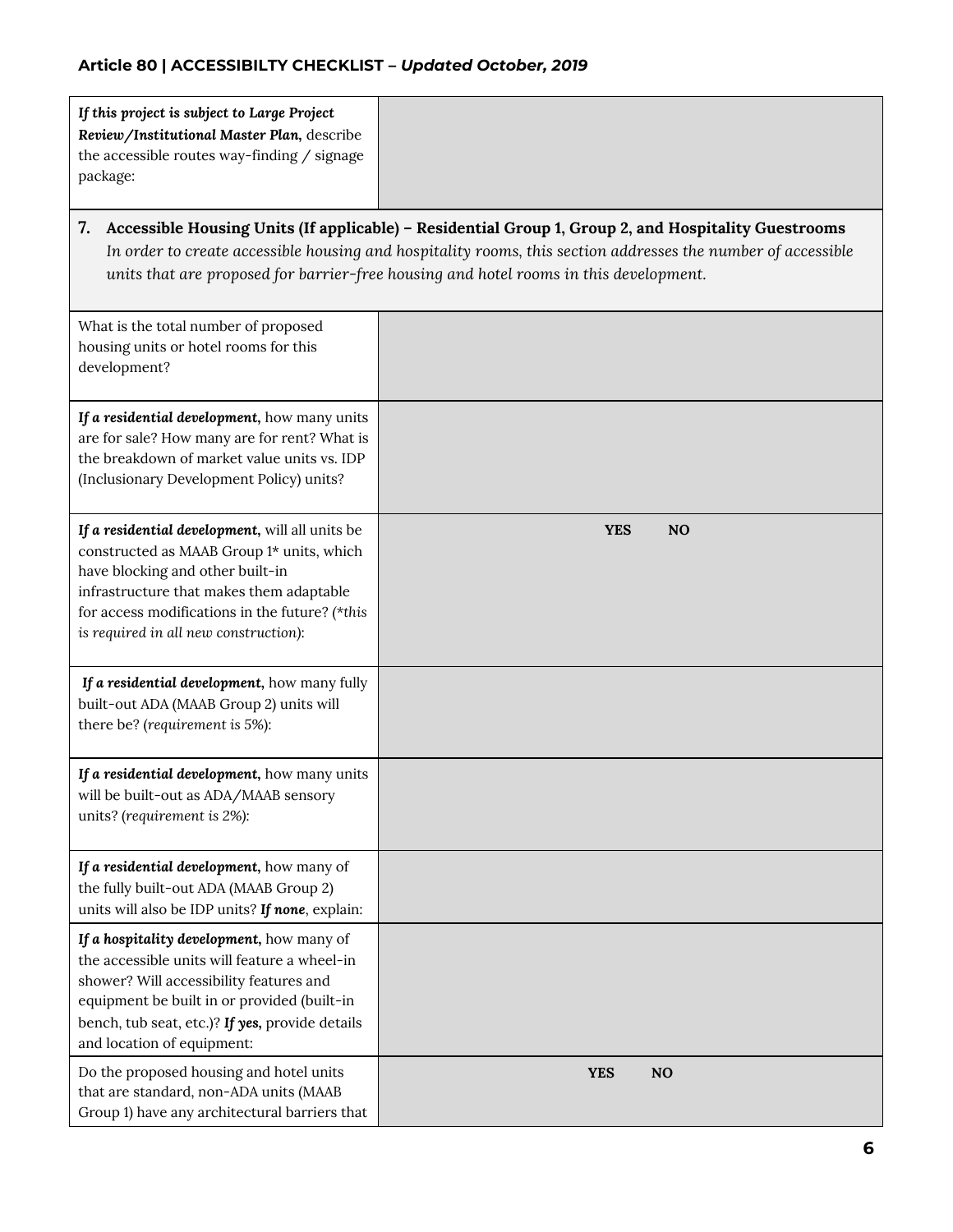| would prevent entry or use of the space by   |  |
|----------------------------------------------|--|
| persons with mobility impairments?           |  |
| (Example: stairs or thresholds within units, |  |
| step up to balcony, etc.). If yes, explain:  |  |
|                                              |  |

### **8. Accessible Parking:**

*See Massachusetts Architectural Access Board Rules and Regulations 521 CMR Section 23.00 regarding accessible parking requirements and the Massachusetts Office of Disability Disabled Parking Regulations*.

| What is the total number of parking spaces<br>provided at the development site? Will these<br>be in a parking lot or garage? Will they be<br>mechanically stacked? Explain: |            |           |
|-----------------------------------------------------------------------------------------------------------------------------------------------------------------------------|------------|-----------|
| How many of these parking spaces will be<br>designated as Accessible Parking Spaces?<br>How many will be "Van Accessible" spaces<br>with an 8 foot access aisle? Describe:  |            |           |
| Will visitor parking be provided? If yes,<br>where will the accessible visitor parking be<br>located?                                                                       | <b>YES</b> | <b>NO</b> |
| Has a drop-off area been identified? If yes,<br>where is it located, and is it wheelchair<br>accessible?                                                                    | <b>YES</b> | <b>NO</b> |

#### **9. Community Impact:**

*Accessibility and inclusion extend past required compliance with building codes to providing an overall development that allows full and equal participation of persons with disabilities and older adults.*

| Has the proponent looked into either of the<br>two new LEED Credit Pilots for (1) Inclusion,<br>or $(2)$ Social Equity - with a proposal that<br>could increase inclusion of persons with<br>disabilities? If yes, describe:                                                                     | YES        | <b>NO</b> |
|--------------------------------------------------------------------------------------------------------------------------------------------------------------------------------------------------------------------------------------------------------------------------------------------------|------------|-----------|
| These new LEED Pilot Credits may be<br>awarded for filling out this checklist and<br>evaluating ways to add features to your<br>design that will increase equity for persons<br>with disabilities. Have you looked at this list<br>to assess the feasibility of adding any of<br>these features? | <b>YES</b> | <b>NO</b> |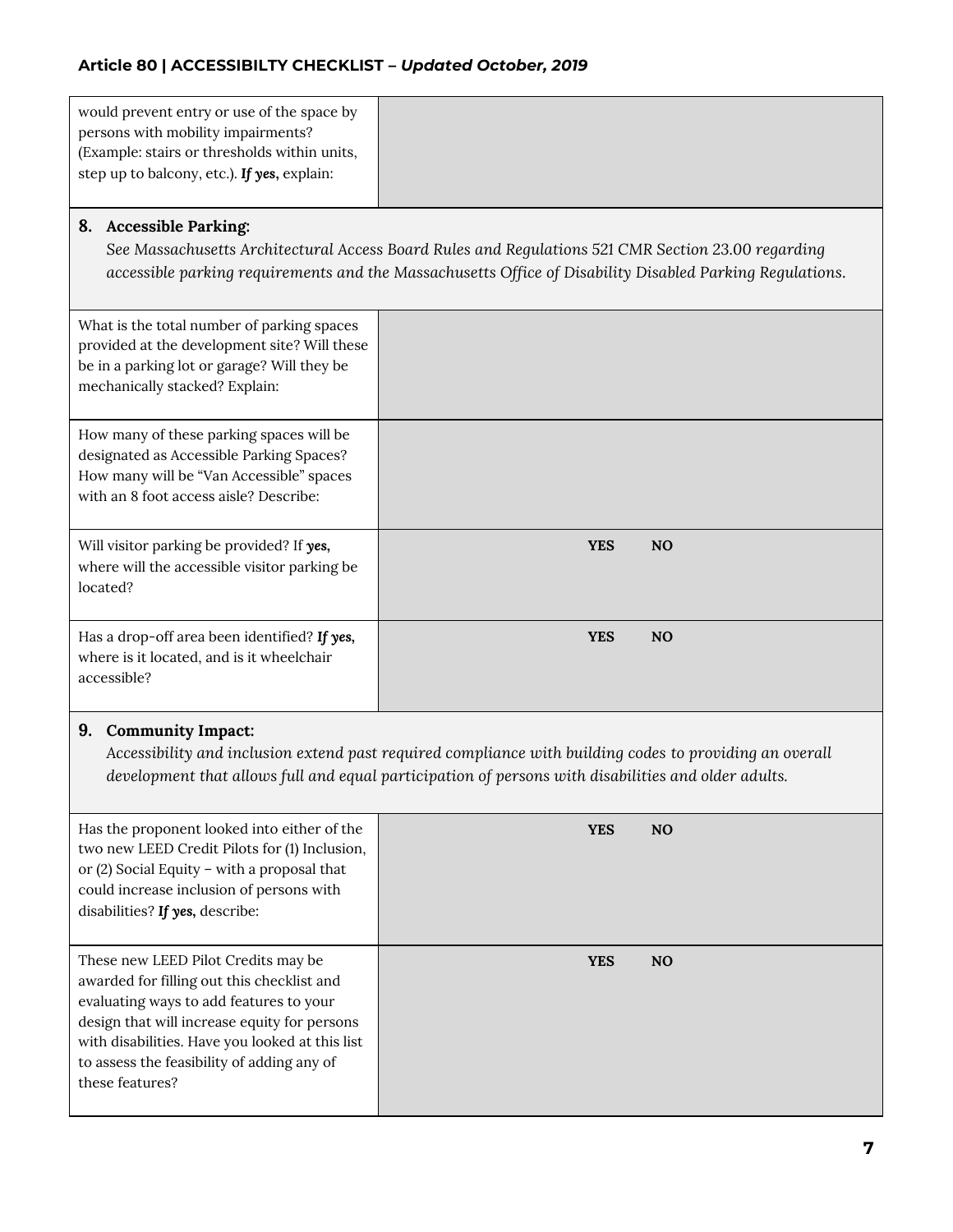| Is this project providing funding or<br>improvements to the surrounding<br>neighborhood or to adjacent MBTA Station<br>infrastructure? (Examples: adding street<br>trees, building or refurbishing parks, adding<br>an additional MBTA elevator or funding<br>other accessibility improvements or other<br>community initiatives)? If yes, describe: | <b>YES</b><br>N <sub>O</sub> |
|------------------------------------------------------------------------------------------------------------------------------------------------------------------------------------------------------------------------------------------------------------------------------------------------------------------------------------------------------|------------------------------|
| Will any public transportation infrastructure<br>be affected by this development, during<br>and/or post-construction (Examples: are<br>any bus stops being removed or relocated)?<br>If yes, has the proponent coordinated with<br>the MBTA for mitigation? Explain:                                                                                 | <b>YES</b><br>N <sub>O</sub> |
| During construction, will any on-street<br>accessible parking spaces be impacted<br>(during and/or post-construction)? If yes,<br>what is the plan for relocating the spaces?                                                                                                                                                                        | <b>YES</b><br>N <sub>O</sub> |
| Has the proponent reviewed these plans<br>with the City of Boston Disability<br>Commission Architectural Access staff? If<br>no, will you be setting up a meeting before<br>filing?                                                                                                                                                                  | <b>YES</b><br>N <sub>O</sub> |

### **10. Attachments**

*Include a list of all documents you are submitting with this Checklist – drawings, diagrams, photos, or any other materials that describe the accessible and inclusive elements of this project.* 

Provide a diagram of the accessible routes to and from the accessible parking lot/garage and drop-off areas to the development entry locations, including route distances.

Provide a diagram of the accessible route connections through the site, including distances.

Provide a diagram the accessible route to any roof decks or outdoor space (if applicable).

Provide a plan and diagram of the accessible Group 2 units, including locations and route from accessible entry.

Provide any additional drawings, diagrams, photos, or any other material that describes the inclusive and accessible elements of this project.

 $\bullet$ 

 $\bullet$ 

 $\bullet$ 

 $\bullet$ 

This completes the Article 80 Accessibility Checklist required for your project. Prior to and during the review process, Commission staff are able to provide technical assistance and design review, in order to ensure that all buildings,